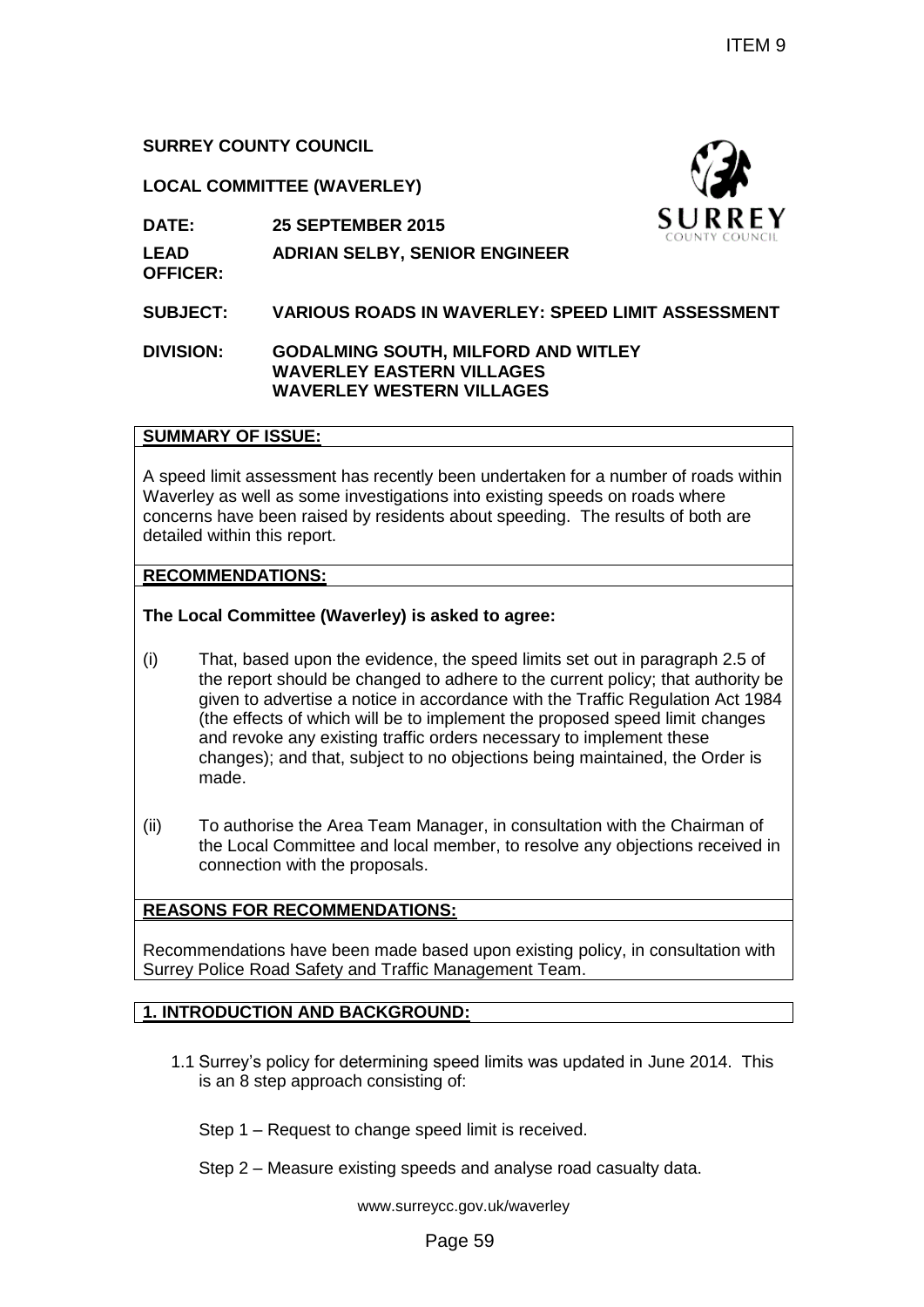- Step 3 Compare the existing speeds with the suggested new speed limit.
- Step 4 Conduct feasibility of supporting engineering measures.
- Step 5 Consult with Surrey Police Road Safety and Traffic Management Team.
- Step 6 Local Committee decision and allocation of funding
- Step 7 Advertisement of legal speed limit order and implementation.

### **2. ANALYSIS:**

| 2.2 The results are shown in the following table: |                |  |
|---------------------------------------------------|----------------|--|
| Road                                              | Average 85%ile |  |

| Road                                         | Average 85%ile<br>speed (mph) | Average mean<br>speed (mph) |
|----------------------------------------------|-------------------------------|-----------------------------|
| A286 HASLEMERE ROAD<br>(MILFORD/BROOK)       | 54.03                         | 46.78                       |
| <b>B2128 CRANLEIGH ROAD</b><br>(WONERSH)     | 38.61                         | 32.77                       |
| <b>D170 MARE LANE</b><br>(HASCOMBE)          | 26.07                         | 18.65                       |
| <b>D94 EASHING LANE</b><br>(GODALMING)       | 35.02                         | 29.53                       |
| <b>D5404 SHAKESTEAD LANE</b><br>(GODALMING)  | 30.50                         | 25.10                       |
| <b>D5407 QUARTERMILE ROAD</b><br>(GODALMING) | 34.94                         | 29.10                       |
| D5407 HOME FARM ROAD<br>(GODALMING)          | 35.56                         | 30.90                       |

| ITEM <sub>9</sub>                                                                                                                                                                                    |                                                                                 |                                  |                                                                                              |                                                                                                                                                                                                                                              |  |
|------------------------------------------------------------------------------------------------------------------------------------------------------------------------------------------------------|---------------------------------------------------------------------------------|----------------------------------|----------------------------------------------------------------------------------------------|----------------------------------------------------------------------------------------------------------------------------------------------------------------------------------------------------------------------------------------------|--|
|                                                                                                                                                                                                      | Step 3 – Compare the existing speeds with the suggested new speed limit.        |                                  |                                                                                              |                                                                                                                                                                                                                                              |  |
|                                                                                                                                                                                                      | Step 4 – Conduct feasibility of supporting engineering measures.                |                                  |                                                                                              |                                                                                                                                                                                                                                              |  |
|                                                                                                                                                                                                      | Step 5 – Consult with Surrey Police Road Safety and Traffic Management<br>Team. |                                  |                                                                                              |                                                                                                                                                                                                                                              |  |
|                                                                                                                                                                                                      | Step 6 – Local Committee decision and allocation of funding                     |                                  |                                                                                              |                                                                                                                                                                                                                                              |  |
|                                                                                                                                                                                                      | Step 7 – Advertisement of legal speed limit order and implementation.           |                                  |                                                                                              |                                                                                                                                                                                                                                              |  |
|                                                                                                                                                                                                      | Step 8 – Monitoring of success of scheme                                        |                                  |                                                                                              |                                                                                                                                                                                                                                              |  |
|                                                                                                                                                                                                      |                                                                                 |                                  | set reasonable speed limits to ensure consistency across the country.                        | 1.2 There should be no expectation that the police would be able to provide<br>regular enforcement if a speed limit is set too low as this could result in an<br>unreasonable additional demand on police resources. It is also important to |  |
|                                                                                                                                                                                                      | 2. ANALYSIS:                                                                    |                                  |                                                                                              |                                                                                                                                                                                                                                              |  |
| 2.1                                                                                                                                                                                                  |                                                                                 |                                  | Speed data for the locations set out below has been assessed.                                |                                                                                                                                                                                                                                              |  |
|                                                                                                                                                                                                      | 2.2 The results are shown in the following table:                               |                                  |                                                                                              |                                                                                                                                                                                                                                              |  |
|                                                                                                                                                                                                      | Road                                                                            |                                  | Average 85%ile<br>speed (mph)                                                                | Average mean<br>speed (mph)                                                                                                                                                                                                                  |  |
|                                                                                                                                                                                                      | A286 HASLEMERE ROAD<br>(MILFORD/BROOK)                                          |                                  | 54.03                                                                                        | 46.78                                                                                                                                                                                                                                        |  |
|                                                                                                                                                                                                      | <b>B2128 CRANLEIGH ROAD</b><br>(WONERSH)                                        |                                  | 38.61                                                                                        | 32.77                                                                                                                                                                                                                                        |  |
| D170 MARE LANE<br>(HASCOMBE)<br><b>D94 EASHING LANE</b><br>(GODALMING)<br>D5404 SHAKESTEAD LANE<br>(GODALMING)<br><b>D5407 QUARTERMILE ROAD</b><br>(GODALMING)                                       |                                                                                 |                                  | 26.07                                                                                        | 18.65                                                                                                                                                                                                                                        |  |
|                                                                                                                                                                                                      |                                                                                 |                                  | 35.02                                                                                        | 29.53                                                                                                                                                                                                                                        |  |
|                                                                                                                                                                                                      |                                                                                 |                                  | 30.50                                                                                        | 25.10                                                                                                                                                                                                                                        |  |
|                                                                                                                                                                                                      |                                                                                 |                                  | 34.94                                                                                        | 29.10                                                                                                                                                                                                                                        |  |
|                                                                                                                                                                                                      | D5407 HOME FARM ROAD<br>(GODALMING)                                             |                                  | 35.56                                                                                        | 30.90                                                                                                                                                                                                                                        |  |
| 2.3 There have been a number of personal injury collisions on the section of<br>roads under assessment. Below is a table indicating the collisions between<br>January 2012 and end of December 2014: |                                                                                 |                                  |                                                                                              |                                                                                                                                                                                                                                              |  |
|                                                                                                                                                                                                      | Location<br>A286 HASLEMERE                                                      | Collisions<br>9                  | Date<br>01/01/12                                                                             | Nature<br><b>SERIOUS</b>                                                                                                                                                                                                                     |  |
| <b>ROAD</b>                                                                                                                                                                                          |                                                                                 |                                  | 04/05/12<br>09/10/12<br>03/02/14<br>05/03/14<br>04/09/14<br>14/09/14<br>18/09/14<br>06/10/14 | <b>SLIGHT</b><br><b>SLIGHT</b><br><b>SERIOUS</b><br><b>SLIGHT</b><br><b>SERIOUS</b><br><b>SLIGHT</b><br><b>FATAL</b><br><b>SLIGHT</b>                                                                                                        |  |
| 3<br><b>B2128 CRANLEIGH</b><br><b>ROAD</b>                                                                                                                                                           |                                                                                 | 25/08/12<br>23/09/12<br>15/12/13 | <b>SERIOUS</b><br><b>SLIGHT</b><br><b>SLIGHT</b>                                             |                                                                                                                                                                                                                                              |  |
|                                                                                                                                                                                                      | D170 MARE LANE                                                                  | $\overline{0}$                   |                                                                                              | N/A                                                                                                                                                                                                                                          |  |
|                                                                                                                                                                                                      |                                                                                 |                                  | www.surreycc.gov.uk/waverley                                                                 |                                                                                                                                                                                                                                              |  |
| Page 60                                                                                                                                                                                              |                                                                                 |                                  |                                                                                              |                                                                                                                                                                                                                                              |  |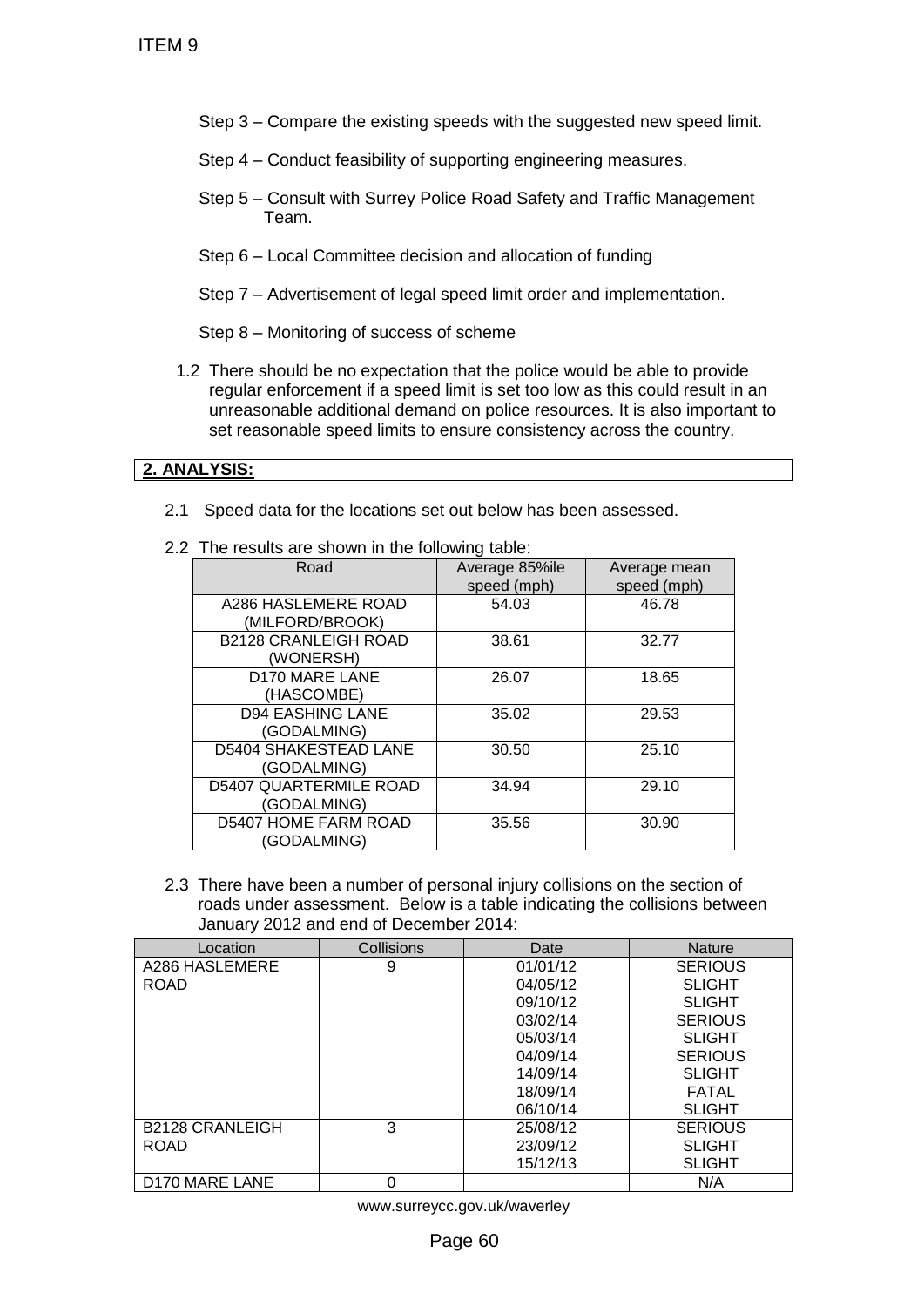| <b>D94 EASHING LANE</b> |  | N/A |
|-------------------------|--|-----|
| D5404 SHAKESTEAD        |  | N/A |
| LANE                    |  |     |
| D5407 QUARTERMILE       |  | N/A |
| <b>ROAD</b>             |  |     |
| D5407 HOME FARM         |  | N/A |
| <b>ROAD</b>             |  |     |

|                                                                                                                                                             |                                                                                                                                                      |                 |                                                                                                                                                                      | ITEM 9       |  |
|-------------------------------------------------------------------------------------------------------------------------------------------------------------|------------------------------------------------------------------------------------------------------------------------------------------------------|-----------------|----------------------------------------------------------------------------------------------------------------------------------------------------------------------|--------------|--|
|                                                                                                                                                             |                                                                                                                                                      |                 |                                                                                                                                                                      |              |  |
|                                                                                                                                                             |                                                                                                                                                      |                 |                                                                                                                                                                      |              |  |
| <b>D94 EASHING LANE</b>                                                                                                                                     | 0                                                                                                                                                    |                 |                                                                                                                                                                      | N/A          |  |
| <b>D5404 SHAKESTEAD</b><br>LANE                                                                                                                             | $\overline{0}$                                                                                                                                       |                 |                                                                                                                                                                      | N/A          |  |
| <b>D5407 QUARTERMILE</b><br><b>ROAD</b>                                                                                                                     | 0                                                                                                                                                    |                 |                                                                                                                                                                      | N/A          |  |
| <b>D5407 HOME FARM</b>                                                                                                                                      | $\overline{0}$                                                                                                                                       |                 |                                                                                                                                                                      | N/A          |  |
| <b>ROAD</b>                                                                                                                                                 |                                                                                                                                                      |                 |                                                                                                                                                                      |              |  |
|                                                                                                                                                             |                                                                                                                                                      |                 | 2.4 Under Step 3 of the policy, the table below compares the existing speed limit                                                                                    |              |  |
|                                                                                                                                                             |                                                                                                                                                      |                 | against the requested limit, the existing mean speed and the predicted mean                                                                                          |              |  |
|                                                                                                                                                             |                                                                                                                                                      |                 | speed of the road should the requested limit be introduced without additional                                                                                        |              |  |
| measures.                                                                                                                                                   |                                                                                                                                                      |                 |                                                                                                                                                                      |              |  |
| Road                                                                                                                                                        | <b>Current limit</b>                                                                                                                                 | Requested limit | Existing mean                                                                                                                                                        | Predicted    |  |
|                                                                                                                                                             |                                                                                                                                                      |                 | speed                                                                                                                                                                | mean speed   |  |
| A286                                                                                                                                                        | 60 mph                                                                                                                                               | 50 mph          | 46.78 mph                                                                                                                                                            | $<$ 47.6 mph |  |
| <b>HASLEMERE</b><br><b>ROAD</b>                                                                                                                             | (National)                                                                                                                                           |                 |                                                                                                                                                                      |              |  |
| B2128                                                                                                                                                       | 40 mph                                                                                                                                               | 30 mph          | 32.77 mph                                                                                                                                                            | 31.60 mph    |  |
| <b>CRANLEIGH</b>                                                                                                                                            |                                                                                                                                                      |                 |                                                                                                                                                                      |              |  |
| <b>ROAD</b><br><b>D170 MARE LANE</b>                                                                                                                        | 60 mph                                                                                                                                               | 30 mph          | 18.65 mph                                                                                                                                                            | <29.2 mph    |  |
|                                                                                                                                                             | (National)                                                                                                                                           |                 |                                                                                                                                                                      |              |  |
| <b>D94 EASHING</b>                                                                                                                                          | 30 mph                                                                                                                                               |                 | 29.53 mph                                                                                                                                                            |              |  |
| <b>LANE</b><br>D5404                                                                                                                                        |                                                                                                                                                      |                 |                                                                                                                                                                      |              |  |
| <b>SHAKESTEAD</b>                                                                                                                                           | 30 mph                                                                                                                                               | $\blacksquare$  | 25.10 mph                                                                                                                                                            |              |  |
| LANE                                                                                                                                                        |                                                                                                                                                      |                 |                                                                                                                                                                      |              |  |
| D5407                                                                                                                                                       | 30 mph                                                                                                                                               |                 | 29.10 mph                                                                                                                                                            |              |  |
| QUARTERMILE<br><b>ROAD</b>                                                                                                                                  |                                                                                                                                                      |                 |                                                                                                                                                                      |              |  |
| D5407 HOME                                                                                                                                                  | 30 mph                                                                                                                                               |                 | 30.90 mph                                                                                                                                                            |              |  |
| <b>FARM ROAD</b>                                                                                                                                            |                                                                                                                                                      |                 |                                                                                                                                                                      |              |  |
|                                                                                                                                                             |                                                                                                                                                      |                 |                                                                                                                                                                      |              |  |
|                                                                                                                                                             |                                                                                                                                                      |                 | 2.5 As the predicted mean speed for the three roads under assessment fall below<br>the threshold for the respective scenarios (see Table 2 of the policy), the speed |              |  |
|                                                                                                                                                             |                                                                                                                                                      |                 | limit reduction can be installed without the requirement of supporting                                                                                               |              |  |
| engineering measures.                                                                                                                                       |                                                                                                                                                      |                 |                                                                                                                                                                      |              |  |
|                                                                                                                                                             |                                                                                                                                                      |                 |                                                                                                                                                                      |              |  |
|                                                                                                                                                             |                                                                                                                                                      |                 | A286 Haslemere Road (between existing 40mph/national speed limit terminals<br>near the cemetery, Milford, to the existing 30mph/national terminals near the          |              |  |
|                                                                                                                                                             |                                                                                                                                                      |                 | junction with Bowlhead Green Road, Brook) is recommended to be reduced                                                                                               |              |  |
|                                                                                                                                                             | from the national speed limit to 50mph.                                                                                                              |                 |                                                                                                                                                                      |              |  |
|                                                                                                                                                             |                                                                                                                                                      |                 |                                                                                                                                                                      |              |  |
|                                                                                                                                                             | B2128 Cranleigh Road (between existing 30mph/40mph terminals near St<br>John's Seminary to the existing 30mph/40mph terminals near the junction with |                 |                                                                                                                                                                      |              |  |
|                                                                                                                                                             |                                                                                                                                                      |                 |                                                                                                                                                                      |              |  |
| Northcote Lane, Wonersh) is recommended to be reduced from 40mph to<br>30mph.                                                                               |                                                                                                                                                      |                 |                                                                                                                                                                      |              |  |
|                                                                                                                                                             |                                                                                                                                                      |                 |                                                                                                                                                                      |              |  |
| D170 Mare Lane (between existing 30mph/national speed limit terminals near                                                                                  |                                                                                                                                                      |                 |                                                                                                                                                                      |              |  |
| the junction with The Street to a point approximately 15m west of the entrance<br>to the car park south of the Village Hall, Hascombe) is recommended to be |                                                                                                                                                      |                 |                                                                                                                                                                      |              |  |
| reduced from the national speed to 30mph.                                                                                                                   |                                                                                                                                                      |                 |                                                                                                                                                                      |              |  |
|                                                                                                                                                             |                                                                                                                                                      |                 |                                                                                                                                                                      |              |  |
| 2.6 For the roads that were having the existing speeds confirmed (Eashing Lane,                                                                             |                                                                                                                                                      |                 |                                                                                                                                                                      |              |  |
| Shakestead Lane, Quartermile Road and Home Farm Road), it can be seen<br>that the mean speeds are around 30mph, and also there have been no                 |                                                                                                                                                      |                 |                                                                                                                                                                      |              |  |
|                                                                                                                                                             |                                                                                                                                                      |                 |                                                                                                                                                                      |              |  |
| www.surreycc.gov.uk/waverley                                                                                                                                |                                                                                                                                                      |                 |                                                                                                                                                                      |              |  |
| Page 61                                                                                                                                                     |                                                                                                                                                      |                 |                                                                                                                                                                      |              |  |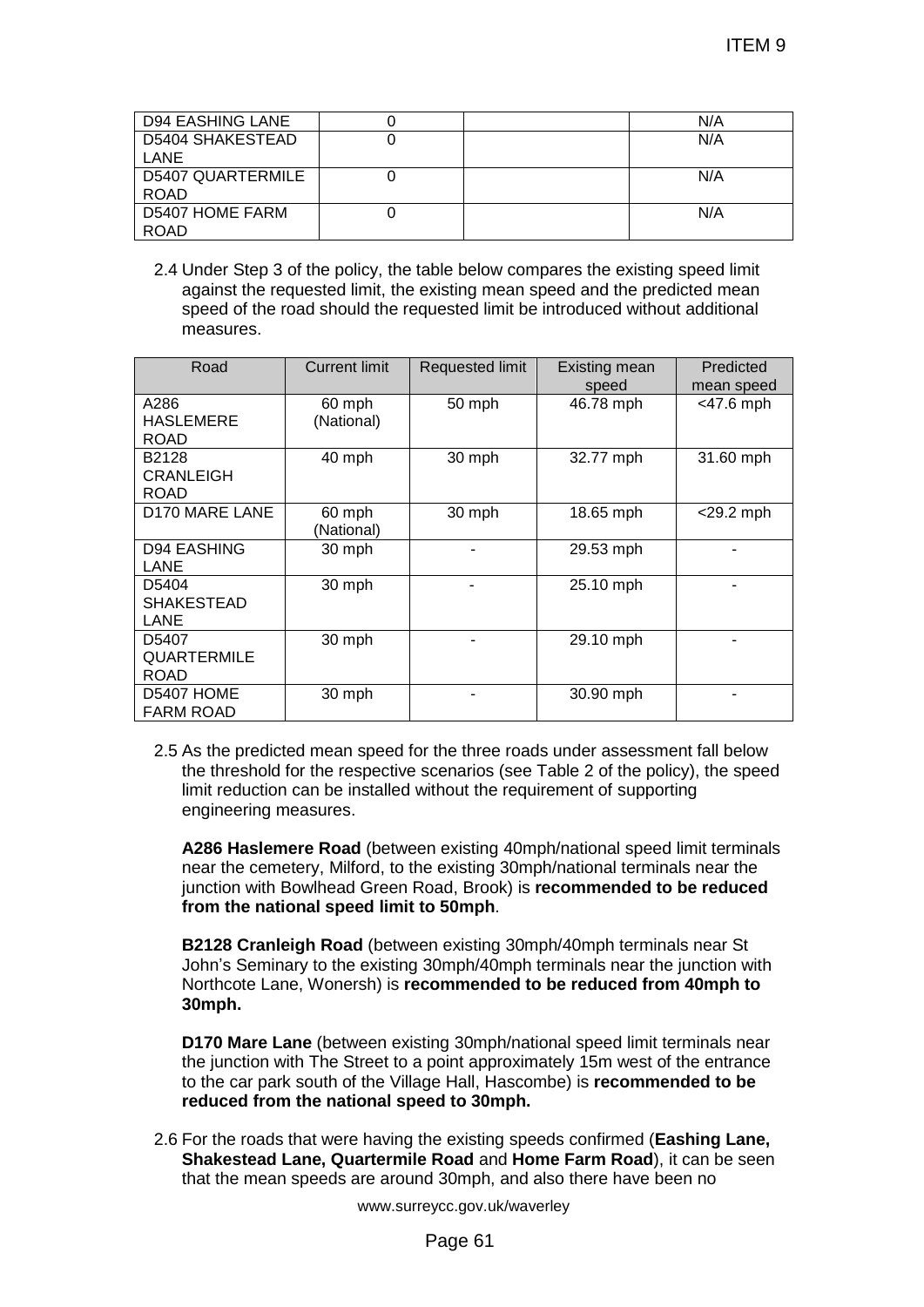### **3. OPTIONS:**

- 3.1 There are three options available for local committees. These are:
	- Agree to the recommendations contained within this report.
	- Agree to take no further action and retain the existing speed limit.
	- In exceptional circumstances the local committee may like to proceed with a change to a speed limit, against officer advice. In this instance the local committee can request that the final decision is taken by the Surrey County Council Cabinet Member for Transport.

## **4. CONSULTATIONS:**

## **5. FINANCIAL AND VALUE FOR MONEY IMPLICATIONS:**

### **6. EQUALITIES AND DIVERSITY IMPLICATIONS:**

### **7. LOCALISM:**

### **8. OTHER IMPLICATIONS:**

| ITEM 9                                                                                                                                                                                                                                                                             |                                                         |  |  |  |
|------------------------------------------------------------------------------------------------------------------------------------------------------------------------------------------------------------------------------------------------------------------------------------|---------------------------------------------------------|--|--|--|
| personal injury collision within the assessed time period of three years. This<br>would indicate that there is no major issue with speeding, and would therefore<br>recommend that no speed reduction measures are currently necessary.                                            |                                                         |  |  |  |
| 3. OPTIONS:                                                                                                                                                                                                                                                                        |                                                         |  |  |  |
| 3.1 There are three options available for local committees. These are:                                                                                                                                                                                                             |                                                         |  |  |  |
| Agree to the recommendations contained within this report.                                                                                                                                                                                                                         |                                                         |  |  |  |
| Agree to take no further action and retain the existing speed limit.                                                                                                                                                                                                               |                                                         |  |  |  |
| In exceptional circumstances the local committee may like to proceed<br>with a change to a speed limit, against officer advice. In this instance the<br>local committee can request that the final decision is taken by the Surrey<br>County Council Cabinet Member for Transport. |                                                         |  |  |  |
| <b>4. CONSULTATIONS:</b>                                                                                                                                                                                                                                                           |                                                         |  |  |  |
| 4.1 Consultation has been carried out with Surrey Police Road Safety and Traffic<br>Management Team which supports the findings of this report.                                                                                                                                    |                                                         |  |  |  |
| 5. FINANCIAL AND VALUE FOR MONEY IMPLICATIONS:                                                                                                                                                                                                                                     |                                                         |  |  |  |
| 5.1 The cost of changing any speed limit includes legal advertisement costs<br>associated with the statutory process, together with the costs of design and<br>implementation. It is also possible that some electrical works and re-lining<br>would be required.                  |                                                         |  |  |  |
| <b>6. EQUALITIES AND DIVERSITY IMPLICATIONS:</b>                                                                                                                                                                                                                                   |                                                         |  |  |  |
| 6.1 The Highway Service is mindful of its needs within this area and attempts to<br>treat all users of the public highway with equality and understanding.                                                                                                                         |                                                         |  |  |  |
| 7. LOCALISM:                                                                                                                                                                                                                                                                       |                                                         |  |  |  |
| 7.1 Local communities would be affected by having to comply with the speed limit<br>agreed upon by the Local Committee.                                                                                                                                                            |                                                         |  |  |  |
| 8. OTHER IMPLICATIONS:                                                                                                                                                                                                                                                             |                                                         |  |  |  |
|                                                                                                                                                                                                                                                                                    |                                                         |  |  |  |
| Area assessed:                                                                                                                                                                                                                                                                     | Direct Implications:                                    |  |  |  |
| <b>Crime and Disorder</b>                                                                                                                                                                                                                                                          | No significant implications arising<br>from this report |  |  |  |
| Sustainability (including Climate<br><b>Change and Carbon Emissions)</b>                                                                                                                                                                                                           | No significant implications arising<br>from this report |  |  |  |
| Corporate Parenting/Looked After<br>Children                                                                                                                                                                                                                                       | No significant implications arising<br>from this report |  |  |  |
| Safeguarding responsibilities for<br>vulnerable children and adults                                                                                                                                                                                                                | No significant implications arising<br>from this report |  |  |  |
| <b>Public Health</b>                                                                                                                                                                                                                                                               | No significant implications arising<br>from this report |  |  |  |
|                                                                                                                                                                                                                                                                                    |                                                         |  |  |  |
|                                                                                                                                                                                                                                                                                    |                                                         |  |  |  |
| www.surreycc.gov.uk/waverley                                                                                                                                                                                                                                                       |                                                         |  |  |  |
| Page 62                                                                                                                                                                                                                                                                            |                                                         |  |  |  |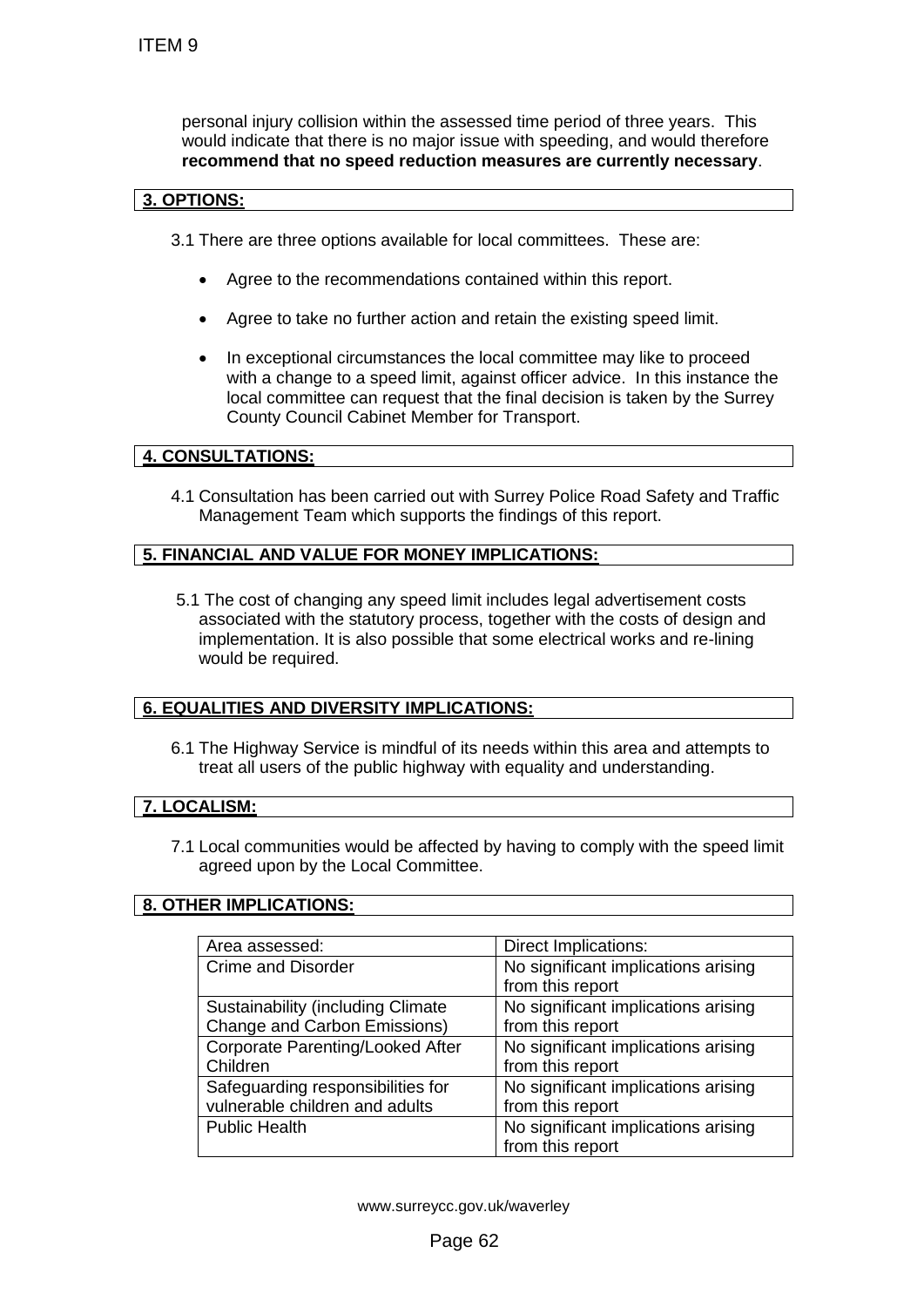### **9. CONCLUSION AND RECOMMENDATIONS:**

9.1 This report details the key points of the speed limit assessment. It is recommended that the speed limit should be as below:

**A286 Haslemere Road** (between existing 40mph/national speed limit terminals near the cemetery, Milford, to the existing 30mph/national terminals near the junction with Bowlhead Green Road, Brook) is **recommended to be reduced from the national speed limit to 50mph**.

**B2128 Cranleigh Road** (between existing 30mph/40mph terminals near St John's Seminary to the existing 30mph/40mph terminals near the junction with Northcote Lane, Wonersh) is **recommended to be reduced from 40mph to 30mph.**

**D170 Mare Lane** (between existing 30mph/national speed limit terminals near the junction with The Street to a point approximately 15m west of the entrance to the car park south of the Village Hall, Hascombe) is **recommended to be reduced from the national speed to 30mph.**

**Eashing Lane, Shakestead Lane, Quartermile Road and Home Farm Road are all recommended to remain at 30mph and with no speed reduction measures currently necessary.**

### **10. WHAT HAPPENS NEXT:**

- 10.1The proposal to make a Traffic Regulation Order is advertised in the local press, and following the making of the Traffic Regulation Order, the contractor is instructed to install the necessary signing and supporting engineering measures. The likely date that signing would be implemented if the committee approves the recommendation is February 2016.
- 10.2 After at least three months following implementation of the scheme, another speed survey will be commissioned by the Area Highways Team to check whether the scheme has been successful in reducing vehicle speeds towards compliance with the new lower speed limit. If the scheme has not been successful in reducing speeds to a level below the threshold contained within Table 2 of the policy, then the Area Highway Manager will submit a further report to the local committee for consideration and decision. The report will include a summary of the before and after speed surveys and consideration of any further engineering measures that may be possible to encourage greater compliance with the new speed limit. An alternative could be to remove the new lower speed limit and return to the original or different, higher speed limit. ITEM 9<br>
DATIONS:<br>
Its of the speed limit assessment. It is<br>
limit should be as below:<br>
Hillrow!, to the existing 30mph/national speed limit<br>
did Green Road, Brook) is recommended to be<br>
een existing 30mph/40mph Iterminals